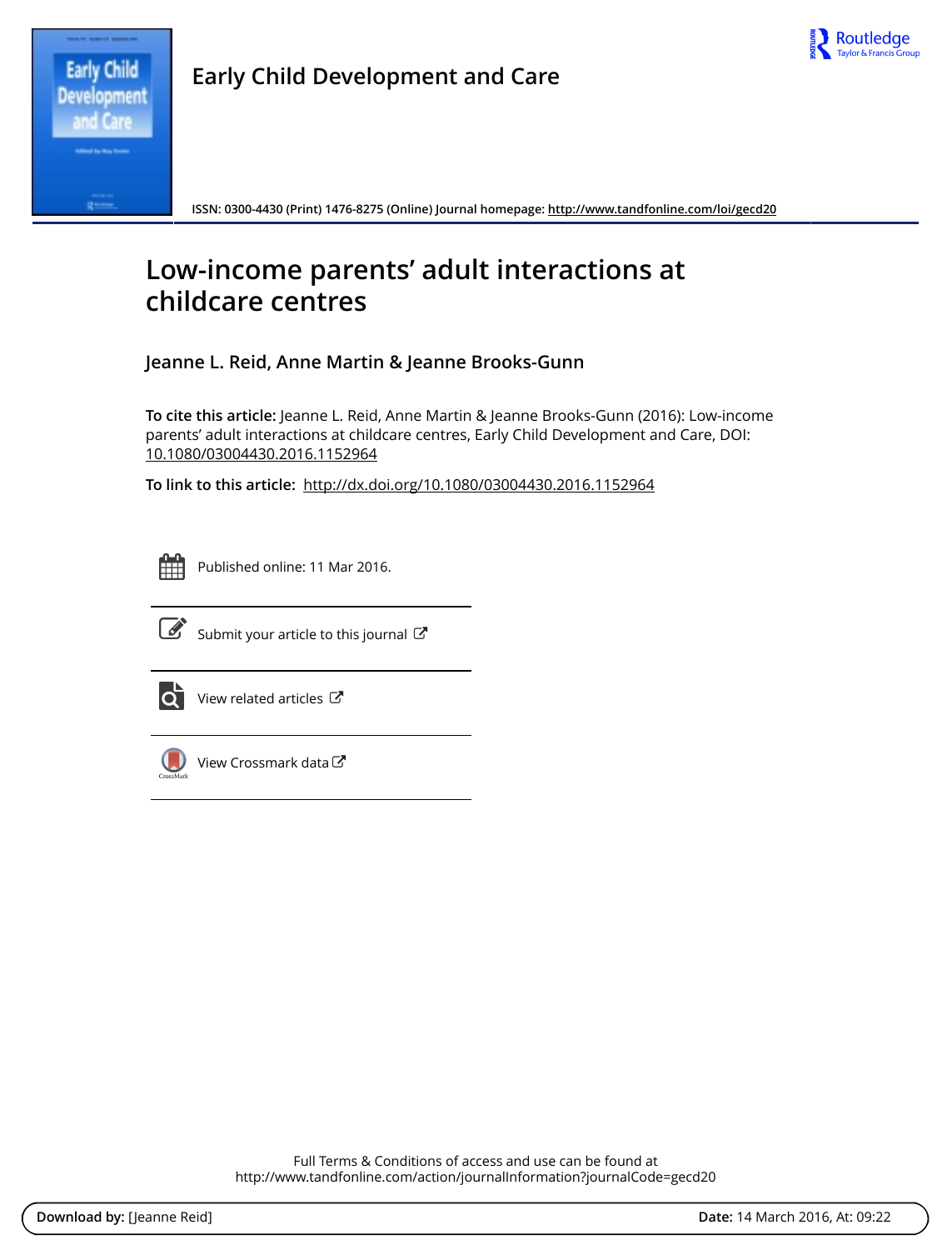## Low-income parents' adult interactions at childcare centres

Jeanne L. Reid, Anne Martin and Jeanne Brooks-Gunn

Teachers College, Columbia University, New York, NY, USA

#### ABSTRACT

Little is known about the extent and nature of low-income parents' interactions with other parents and staff at childcare centres, despite the potential for these interactions to provide emotional, informational, and instrumental support. This study interviewed 51 parents at three childcare centres in low-income neighbourhoods in New York City. Twenty-six per cent of parents reported talking with other parents at drop-off and pick-up, and another 35% reported meeting with parents outside the centre in addition to talking with them at the centre. Parents' extent of interaction was related to how long they spent at drop-off and pick-up, their participation in centre activities, and their sociability in general. All parents reported interacting with teachers and administrators, and described them more often than other parents as good sources of information and advice. We discuss the implications for parents and centre-based childcare providers.

#### **ARTICLE HISTORY**

Received 13 January 2016 Accepted 8 February 2016

#### **KEYWORDS**

Childcare; parents; social support; centre-based care; parent–teacher interactions

For decades, scholars have noted that childcare centres are an important locus of interactions for parents, both with other parents and with teachers (Bromer & Henly, 2009; Pence & Goelman, 1987; Small, 2009). Parents who see each other regularly while dropping off and picking up their children have opportunities to socialize. Additional opportunities are created by classroom activities that invite parent participation, such as field trips (Small, 2009). The relationships that parents establish with each other on site may be enriched off site during social visits and playdates with children. By serving as 'brokers' of social connections among parents (Small, 2009), childcare centres may ameliorate the social isolation, that is, more commonly found among residents of lower income than higher income communities (Campbell & Lee, 1992; Fischer, 1982; Rankin & Quane, 2000). Moreover, parents may communicate regularly with their child's teacher at the centre, particularly when they drop off and pick up their children (Endsley & Minish, 1991; Owen, Ware, & Barfoot, 2000).

Yet, little is known regarding the extent, location, and content of these interactions. For example, it is unclear how often parents socialize on site and off site, and if off site, where they do so. Furthermore, past research has not determined whether and how parents who tend to communicate with other parents and centre staff differ from those who do not, and whether parents who interact with other parents also tend to interact with teachers and administrators. In addition, the content of social interactions (i.e. topics discussed), and the type of support they may confer, has not been explored, nor has whether parents discuss similar topics with both parents and staff.

Because other parents, teachers, and administrators can provide social support to low-income parents, it is important to understand the content and location of their interactions. This paper expands the current knowledge based on low-income parents' interactions with other parents,

<sup>© 2016</sup> Taylor & Francis CONTACT Jeanne L. Reid jlr39@tc.columbia.edu National Center for Children and Families, Teachers College, Columbia University, 525 West 120th Street, Box 226, New York, NY 10027, USA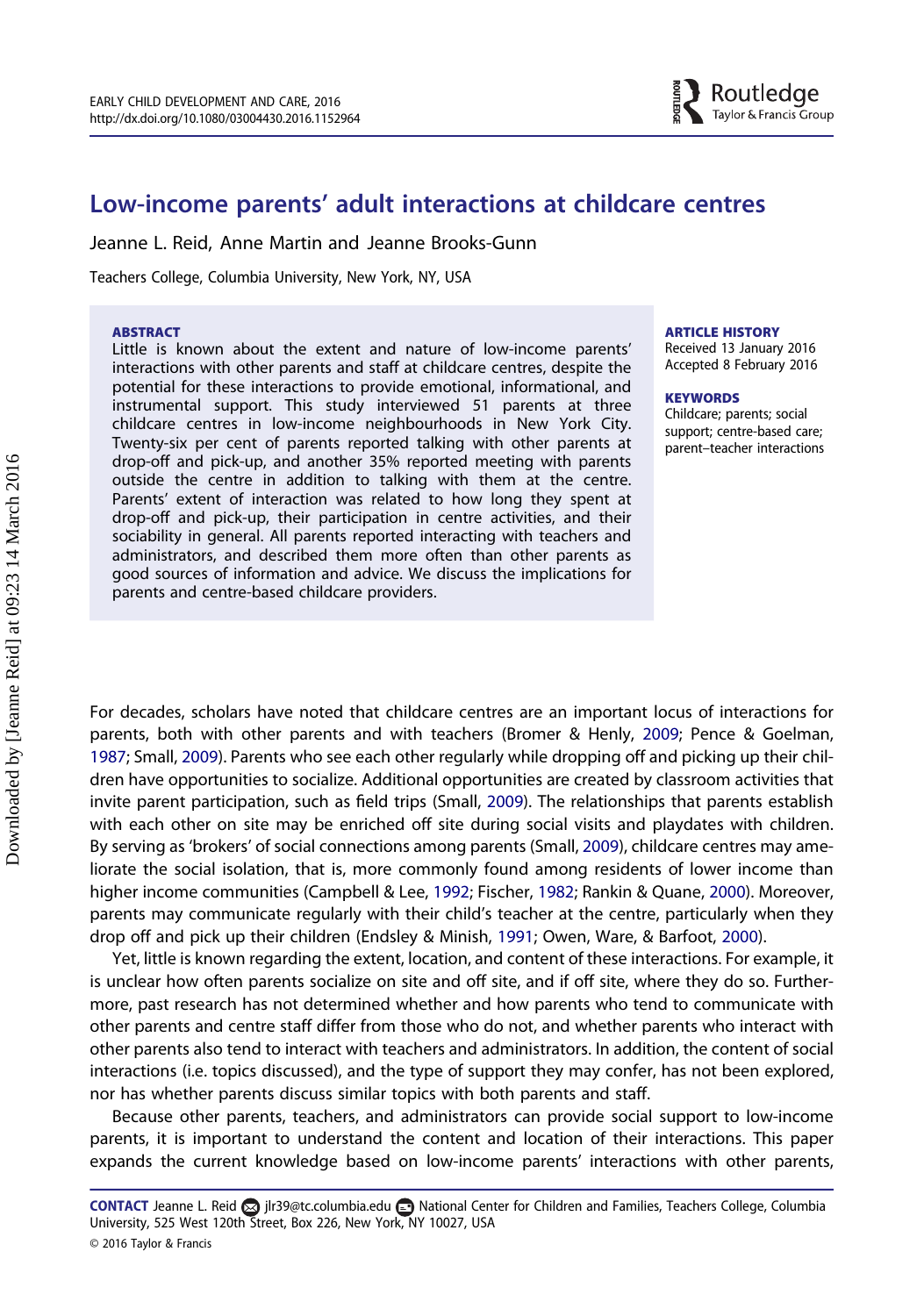teachers, and administrators at childcare centres via interviews with parents at three child centres in low-income neighbourhoods in New York City.

#### The importance of social support for low-income parents

Social capital theory (Coleman, 1988; Lin, 2001) posits that social ties with others confer rewards by bestowing information, norms, and social support. These predictions have been supported empirically with respect to parents, in particular. Overall, parents who have social support, or who belong to a social group, tend to find parenting less difficult than parents who do not have such social support (Harris, 1995). Access to more social support, whether among friends or family, is associated with better parenting skills, lower rates of child maltreatment, and lower rates of depression and psychological distress (Brugha et al., 1998; Ceballo & McLoyd, 2002; Kalil, Born, Kunz, & Caudill, 2001; Lee, Anderson, Horowitz, & August, 2009; Li, Godinet, & Arnsberger, 2011; Lyons, Henly, & Schuerman, 2005; Martin, Gardner, & Brooks-Gunn, 2012). To the extent that childcare centres can provide parents with opportunities for social support, it is important to understand how social interactions at childcare centres can be facilitated.

On the other hand, the family stress model of parenting draws our attention to the constraints economic hardship places on parental behaviours (Conger & Elder, 1994; Edin & Lein, 1997; Yeung, Linver, & Brooks-Gunn, 2002). Low-income parents, who are disproportionately likely to be unmarried (Shattuck & Kreider, 2013) and to have unstable jobs (Smith, Brooks-Gunn, Klebanov, & Lee, 2000), may have more trouble meeting their work and family responsibilities than higher income parents. The former may have less time to interact with other parents – or even teachers – because they are rushed at drop-off and pick-up, and may be less able to participate in events at the childcare centre. Such barriers may reduce the opportunity for interactions in childcare centres.

## Types of social support

Three types of social support have been identified: expressive, instrumental, and informational (House & Kahn, 1985). Emotional support includes actions related to caring, empathy, or sharing between trusted individuals (Thoits, 2011). Instrumental support includes the provision of practical assistance in the form of small favours or more substantial commitments. Informational support is the provision of knowledge or information that enables people to help themselves. According to Britner and Phillips (1995), parents may view childcare centres as sources of all three kinds of support.

For example, parents might obtain informational support from each other by exchanging tips about local resources that improve child's well-being, or by learning about other children's progress towards milestones to assess their own child's developmental status. Parents may find emotional support with one another by commiserating about their children's challenging behaviours. Finally, parents may be a source of instrumental support; another parent, for example, could offer to pick up a child from childcare if a parent's work schedule suddenly prevents him or her from doing so.

Similarly, parents may find teachers and administrators to be useful sources of emotional, instrumental, and informational support. For example, parents may turn to their child's teacher or a centre administrator to gain information about parenting strategies. They may also receive advice and solace regarding their child's progress and challenges, hear ideas for after-care activities, and obtain help with applications to kindergarten and elementary schools, all forms of social support that can reduce parents' isolation. According to one study, teachers even lend or give money to low-income parents (Bromer & Henly, 2009).

Despite the potential for parents to develop socially supportive relationships with other parents and centre staff, strikingly little research has addressed the extent to which such relationships are formed and how. Based on the Fragile Families and Child Wellbeing Study, Small (2009) found that 60% of parents using a childcare centre reported making friends with another parent there.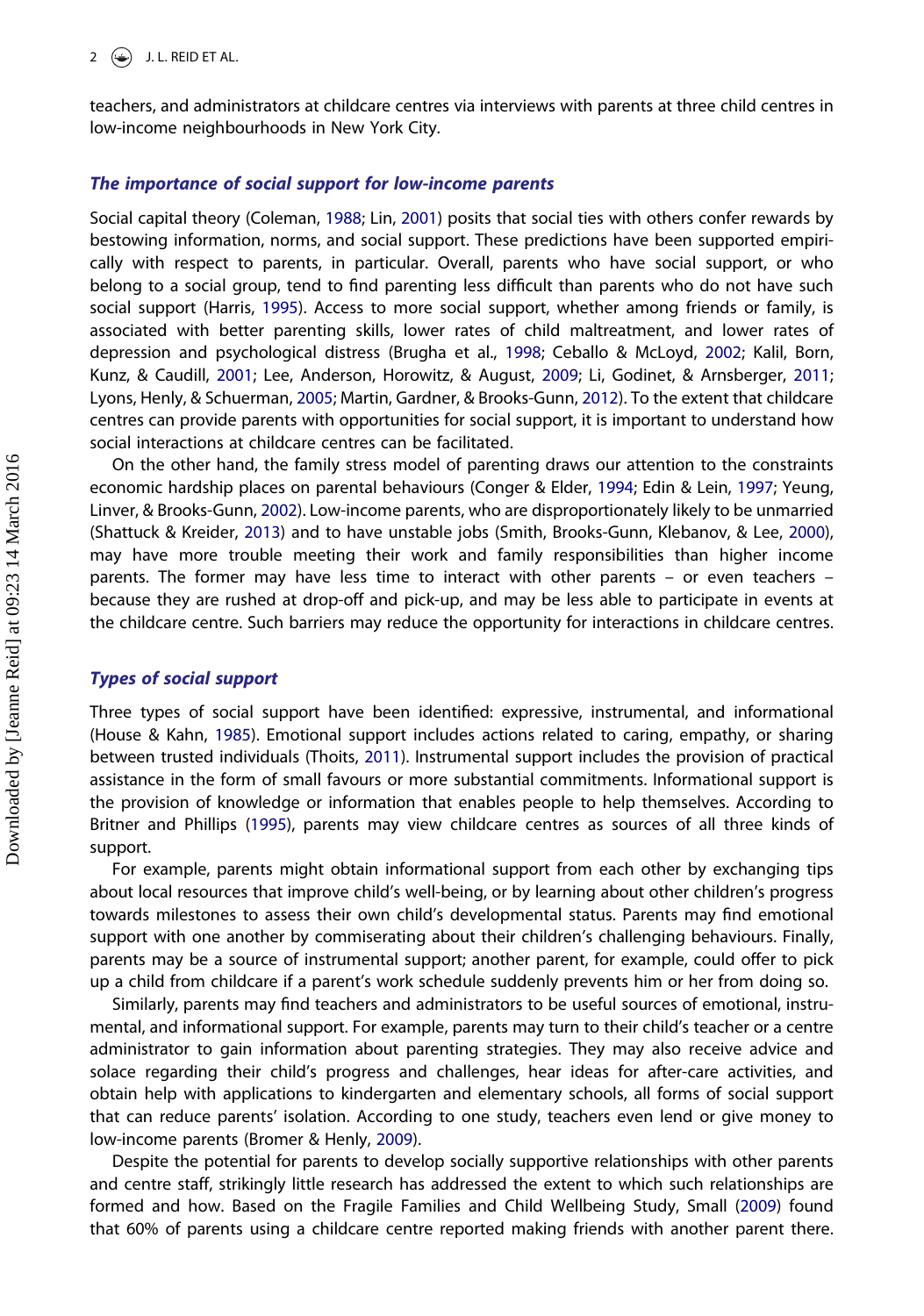He posited that centres encourage parents to form social ties with one another by eliciting parent participation in both on- and off-site activities. However, in a smaller study of New York City childcare providers, Small (2009) found that the proportion of centres that offered such activities varied. For example, the proportion of centres that held trips for parents ranged from 30% that offered a trip to a park outside the city to 79% that offered a trip to a museum or zoo. Parent participation in those trips ranged from 54% to 98% (Small, 2009).

Because parents in need of social support may vary greatly in their opportunities or abilities to participate in centre events, it is important to understand other factors that contribute to their interaction with other adults. For example, the most social parents might be the parents with the shortest commutes to and from childcare, who may consequently be the least rushed. Similarly, the most social parents may be least likely to go to a job or school after dropping off their child. It is also possible that the most social parents may be the same parents who communicate most with teachers and administrators as well. Indeed, the parents who talk with each other may tend to be more sociable in general.

The current study classifies parents into three groups according to their degree of social interactions with other parents (low, moderate, or high) based on their reported interactions at dropoff, at pick-up, and outside the centre. We examine the characteristics of parents in these three groups in an attempt to probe possible correlates and explanations for less or more interaction, such as lack of time at drop-off and pick-up, general sociability, and opportunities for interaction via participation in centre events. We also examine the extent and location of parents' interactions with each other outside the centre.

In addition, this study examines the content of parents' discussions with each other and with teachers and administrators. Of primary interest is the extent to which parents rely on each other for emotional, informational, and/or instrumental support, and whether the topics they discuss with each other resemble the topics they discuss with teachers and administrators, a question that has not been previously addressed in the childcare literature. One intriguing older study found that the primary topics of discussion between teachers and caregivers are the child's behaviour, the child's physical health, and activities that day at the centre (Endsley & Minish, 1991). The child's home life and activities outside the centre were discussed far less frequently (Endsley & Minish, 1991).

It is unknown whether similar patterns are evident in parents' discussions with each other. Like teachers, parents may be valued sources of information about parenting and child development, but unlike teachers, they are not intimately familiar with every child and are not viewed as authorities. On the other hand, unlike many teachers, parents have young children of their own, and parents may be more demographically similar to each other than to teachers. Moreover, parents may be more candid with one another than with teachers, with whom they may strive to promote a favourable opinion of themselves and their child.

#### The present study

The present study examines the nature of interactions, both with other parents and with centre staff, among parents whose children attend childcare centres in low-income neighbourhoods in New York City. (The identity of the centres is hidden to protect parents' and teachers' privacy.) We address the following questions:

- (1) To what extent do parents enrolled at the centres talk with other parents during drop-off and pick-up and outside the centre? What characteristics differentiate parents who do and do not interact with other parents?
- (2) To what extent do parents enrolled at the centres talk with teachers and administrators? What characteristics differentiate parents who do and do not interact with teachers and administrators?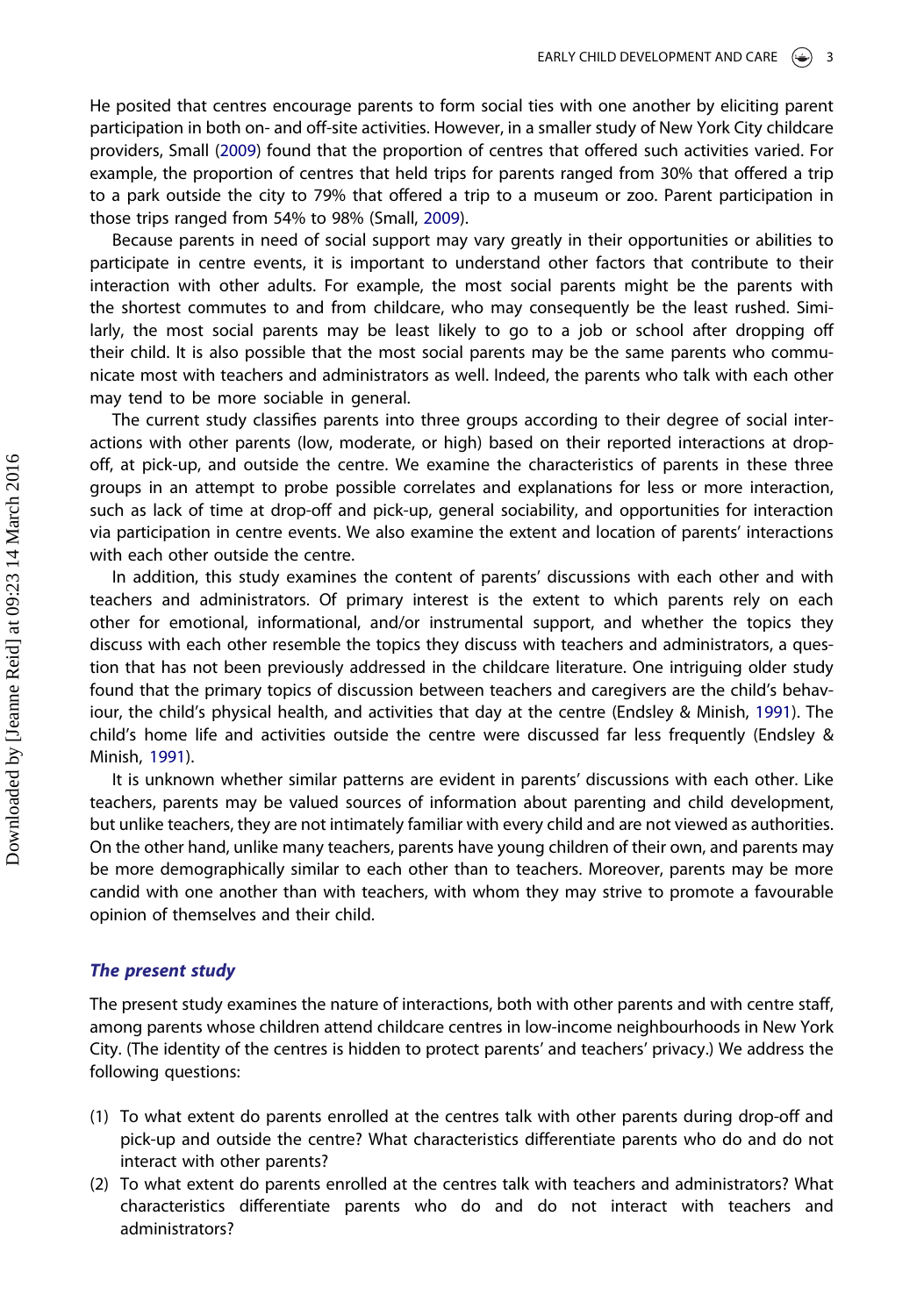(3) What is the location of parents' interactions with each other outside the centre, and what topics do they discuss? Are these the same topics that parents discuss with teachers and administrators?

#### Method

## **Participants**

The sample was drawn from caregivers at three childcare centres (termed Centres A, B, and C) that are co-located with newly built affordable housing sites in New York City. All centres were open to both residents of the affordable housing site and to others. All three sites are in predominantly low-income neighbourhoods. For example, 34%–63% of the residents across these neighbourhoods (defined by census tract) receive public assistance, and the unemployment rate ranges from 8% to 23% (U.S. Census Bureau, 2014).

Centre A is part of a for-profit corporation, and Centres B and C belong to non-profit childcare chains. Centre A serves children from infancy to age five; Centres B and C serve only preschoolage children. In all, 229 children were enrolled at the centres at the time of data collection. Most of the caregivers spoke either English or Spanish fluently.

Because the centres are located in newly constructed affordable housing sites, they themselves are generally clean and new. Each has a front door past which caregivers need to be 'buzzed in' by an employee who monitors the entry. Caregivers then walk through a lobby area to drop off or pick up their child in his or her classroom. In Centre A, this lobby area is fairly small and sometimes crowded at drop-off and pick-up times. In Centres B and C, it is spacious and generally uncrowded. While most caregivers drop off their children between 7:30 and 9:00 am, pick-up times begin as early as 2:30 pm and extend to 6:00 pm.

Each centre was given \$3000 to offset the costs associated with helping to recruit participants and providing a private location at the centre where they could be interviewed. We personally distributed a letter to caregivers asking them to participate in the study. Recruitment letters and flyers were provided in both English and Spanish. The letters described the nature and goals of the study, and invited caregivers to participate in a 45-minute interview for which they would receive \$60 remuneration. The letter emphasized that participants' responses would never be shared with centre staff to assuage possible fears of recrimination for criticism of the centre. Caregivers were also told that their names and the name of the centre would never be used in the presentation of results. At the beginning of each interview, the interviewer made the same assurances of confidentiality and began the interview only after the respondent signed the consent form. No respondents declined to participate at the time of the interview. Each centre had between 20 and 25 participants. All procedures were approved by the Teachers College IRB.

While we welcomed all caregivers as potential respondents, we did favour those who most often dropped off and/or picked up the child. In almost all cases (98%), participants were parents or stepparents, and one was a grandparent. For the sake of simplicity, we refer to participants as 'parents'.

A total of 66 parents consented to participate. For the present study, we excluded 15 parents who did not personally pick up and drop off their child at least one day in the previous week. Thus, our analytic sample is 51 parents. The majority of parents in our analytic sample were black (55%). Over half (53%) described themselves as Hispanic. Twenty-five per cent were married, 31% were cohabiting, and 43% were single. Thirty-one per cent of parents were immigrants, and 43% received public assistance. The mean annual household income was \$27,219 (SD = \$23,947).

## Procedures

Interviews were conducted privately at the centre and required between 30 and 45 minutes. The instrument included both closed- and open-ended questions. With the exception of items collecting demographic information, the interviews were audiotaped and subsequently transcribed. Interviewers were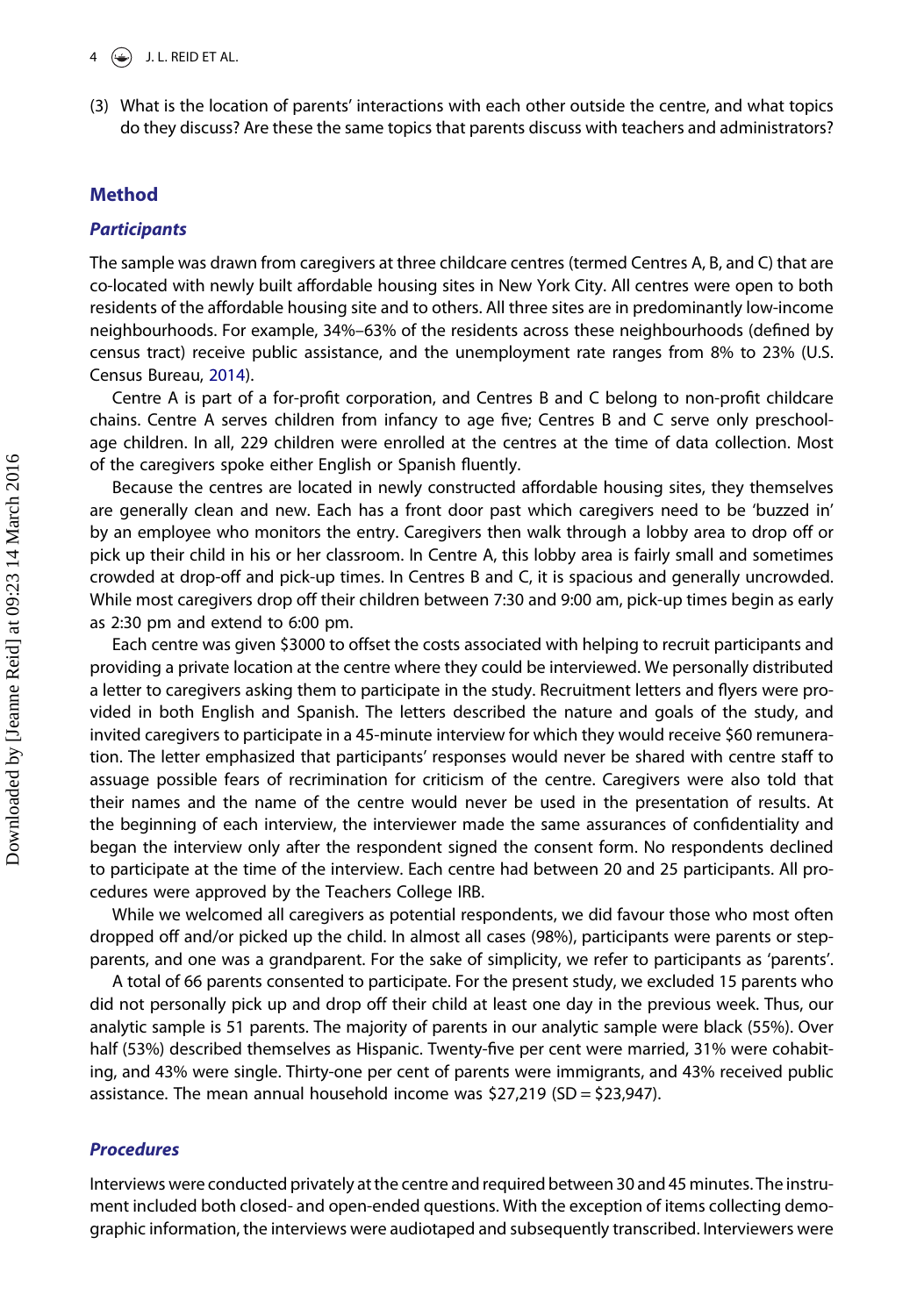fluent in both English and Spanish, and gave respondents the choice of either language. Interviewers were encouraged to use prompts to allow respondents to elaborate on their answers. The present study draws on open-ended questions that asked parents: (1) whether they talked to parents, teachers, or administrators at drop-off and pick-up, and what they discussed; (2) how often they spoke with other parents in their child's class, and what they talked about; (3) whether any parents or staff members had been good sources of information or advice, and if so, what about; (4) whether they themselves had provided information or advice to other parents, and if so, what about; (5) whether they socialized with other parents outside the centre, and if so, where; (6) whether their child played with other children from the centre outside centre hours, and if so, where; (7) how many friends parents had inside and outside the neighbourhood (which were summed); and (8) how many parents at the centre they knew on a first-name basis. Closed-ended questions included how long parents spent at drop-off and pick-up (<5 minutes, 5–10 minutes, >10 minutes), whether parents participated in specific centre activities, and demographic characteristics.

The open-ended responses were coded by the lead author using NVivo (version 10.2.2). The coder identified themes in the transcribed text, guided by the research questions. Using a grounded theory approach, the coder identified and revised themes as indicated by the respondents' answers, and then re-read the transcripts to assure that all text was assigned to appropriate coding themes in their final form. The results of the coding process were analysed using NVivo matrix analyses.

#### **Results**

#### The extent of parents' interactions

We began by looking at the extent to which parents said that they interacted with other parents and with teachers and administrators. While there were distinct differences in the degree to which parents socialized with other parents, all parents in the sample reported speaking to teachers and/ or administrators at drop-off and/or pick-up. Therefore, we categorized parents only according to their degree of interaction with other parents.

To explore the nature and the extent of interactions among parents, and how they may vary, we looked for clusters of behaviours that might characterize parents who were more or less socially engaged with other parents. Specifically, we classified parents into three groups according to whether parents reported that they talked with one another at drop-off or pick-up and whether they met with other parents to socialize or arranged for their children to have playdates outside the centre. The first group (termed 'Low Interaction') consisted of parents who did not talk with other parents at either drop-off or pick-up and did not socialize with parents or do playdates outside the centre. This was the largest group of parents ( $n = 20$ , or 39%). One parent in this group, when asked whether he talked with other parents at drop-off, said, 'No, it's hi-bye, I got to go. I'm very hi-bye and got-to-go,' and at pick-up, 'No, usually by that time a lot of kids will be gone … [and] when I pick up my kids, we go straight home. Straight home.' Another parent explained, 'I say hi and bye [to parents]. I don't really talk. I don't really have like a warm conversation with them … I don't know nobody. I stay to myself.'

The second group (termed 'Moderate Interaction') comprised parents who talked with other parents at drop-off and/or pick-up but did not socialize with parents or do playdates outside the centre. This was the smallest group of parents  $(n = 13, \text{ or } 26\%)$ . One parent in this group said, 'I talk to parents here because they have a lot of African people here and you know, some people speak my language,' but she did not socialize with parents outside the centre, saying, 'After I pick up [my son], I just go home.' Another parent said that she talked with other parents at drop-off, but when she described hearing other parents making plans for socializing outside the centre, she said, 'Most likely they be talking about doing playdates, but nobody tells me anything, so. But I'm okay with it.' Yet another parent, when asked whether he talked with parents at drop-off and/or pick-up, responded, 'I do … with parents, something like, "hi, how are you doing?" We talk about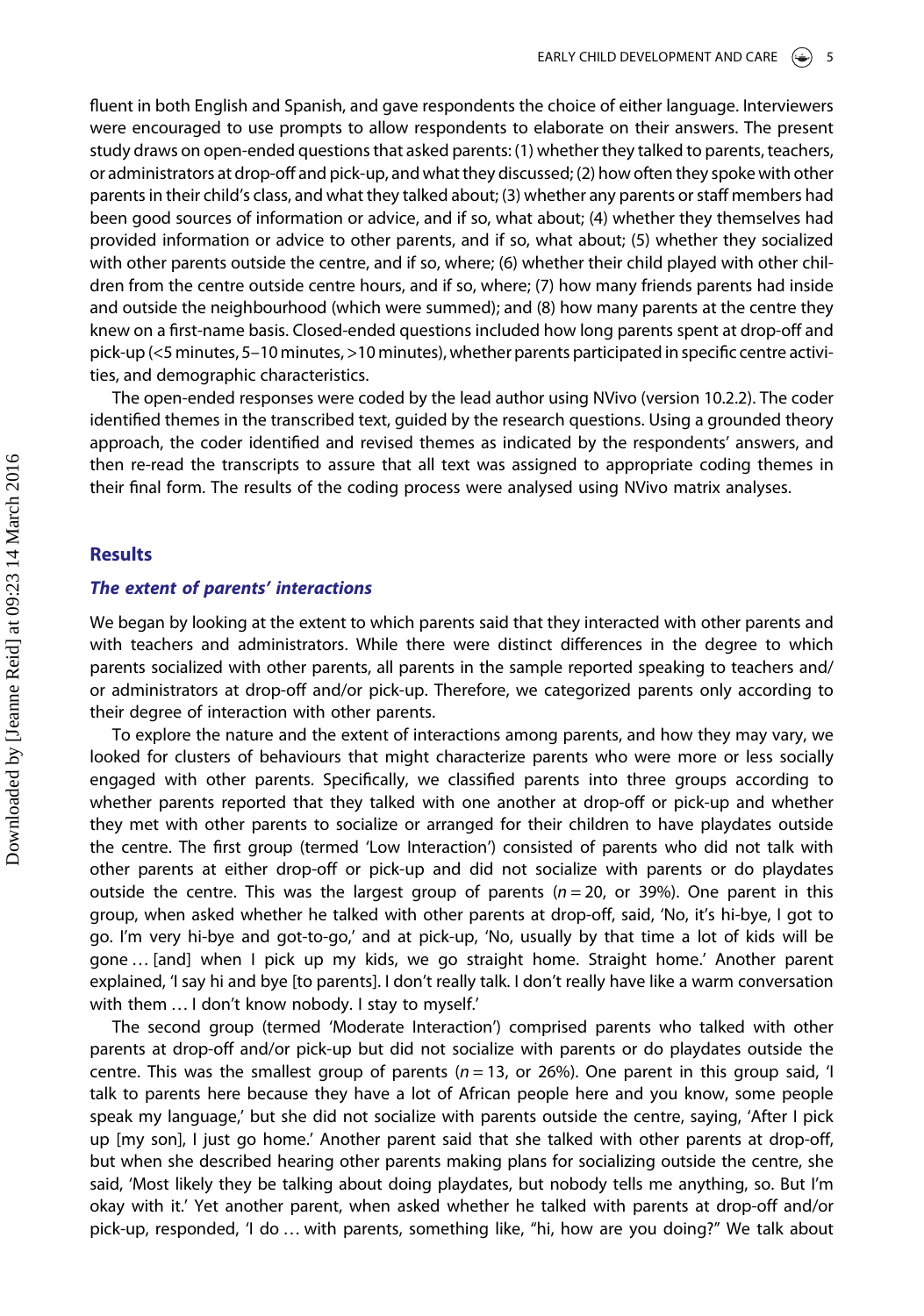the kids,' but when asked about doing playdates or other activities in the neighborhood after pick-up, said, 'No not really at all here – it's not great … the neighborhood itself, I don't really like it.'

The third group (termed 'High Interaction') comprised parents who talked with other parents at drop-off and/or pick-up and socialized with parents and/or did playdates outside the centre ( $n = 18$ , or 35%).<sup>1</sup> One parent in this group said that at pick-up, she would say to other parents, "How are you?" You know, "How's everything?" I might know a little bit about what's going on in their, you know, personal life that's like a funny event or something and I'll be like, "How did it go?"' This parent also reported frequent socialization outside the centre, saying, 'Oh my god, I'm gonna be honest with you – almost every day we're doing something, you know.' Notably, several parents in this group indicated that they had forged relationships with other parents. For example, one parent said, 'I have gained and started friendships.' In some instances, these relationships extended to activities outside the centre, typically in playdates for children at the park. One parent indicated, 'We meet at the park with kids,' but not at other places without children, 'because we don't have babysitters'.

Table 1 presents the characteristics of parents in the three groups describing their degree of social interactions with other parents. There were some differences in the demographic characteristics, but tests for statistical significance were not run due to small sample sizes; thus, findings should be interpreted as suggestive. Parents in the Low Interaction group were more likely to be married, slightly younger, and less likely to be immigrants than other parents. Parents in the Moderate Interaction group had lower annual incomes than parents in the other two groups, but were also less likely to report that they or their children received public assistance. They were also more likely to be immigrants and identify as an 'other' racial/ethnic group, and less likely to speak English or Spanish at home. Parents in the High Interaction group were less likely to be single and their children were slightly older, on average, than those of the parents in the other two groups. Parents at Centre B were far more likely to be in the High Interaction group than parents at Centres A and C (69% vs. 30% and 11%, respectively). Interestingly, at Centre B, all parents were in either the Low or High Interaction group.

Table 1 also presents the three groups according to several characteristics – time constraints, involvement in centre activities, and sociability – that might explain their degree of interaction with other parents. For example, it might be that parents who do not talk to other parents at drop-off are rushed because they must go to work or school or have longer commutes because they do not live in the neighbourhood where the centre is located. We found, in fact, that parents in the High Interaction group were indeed most likely to live in the neighbourhood (61% vs. 30% and 31% in the Low and Moderate Interaction groups, respectively). Nevertheless, the High Interaction group reported having the longest average commute times (34 minutes, compared to 25 and 11 minutes in the Low and Moderate Interaction groups, respectively), which suggests that commute times were not a deterrent to parents who chose to socialize. We also found that while the majority of parents went to work or school after drop-off, parents in the Low Interaction group were most likely to do so (90% vs. 69% and 72% in the Moderate and High Interaction groups, respectively), suggesting that pressures to get to work or school on time might have discouraged interactions at drop-off.

The plurality in all three groups reported spending 5–10 minutes at drop-off and pick-up, with the exception of the High Interaction group at pick-up. Nearly half (47%) of that group spent more than 10 minutes at pick-up, compared to 30% of the Low Interaction group and 31% of the Moderate Interaction group. Also notable was the small proportion of parents in the Low Interaction group who spent more than 10 minutes at drop-off (15%), compared to parents in the Moderate (31%) and High (33%) Interaction groups.

Parents who interacted more with each other may have gotten to know each other by participating in centre or classroom events. Parents in the High Interaction group were more likely than parents in the Low and Moderate Interaction groups to go to a meeting or open house for parents (95% vs. 45% and 54%, respectively) and to attend a parent–teacher conference (100% vs. 65% and 69%, respectively). Parents in the Moderate and High Interaction groups were more likely to go to a centre event such as a fundraiser, party, or play (54% and 50%, respectively) than parents in the Low Interaction group (40%). They were also more likely to attend a field trip or help out in the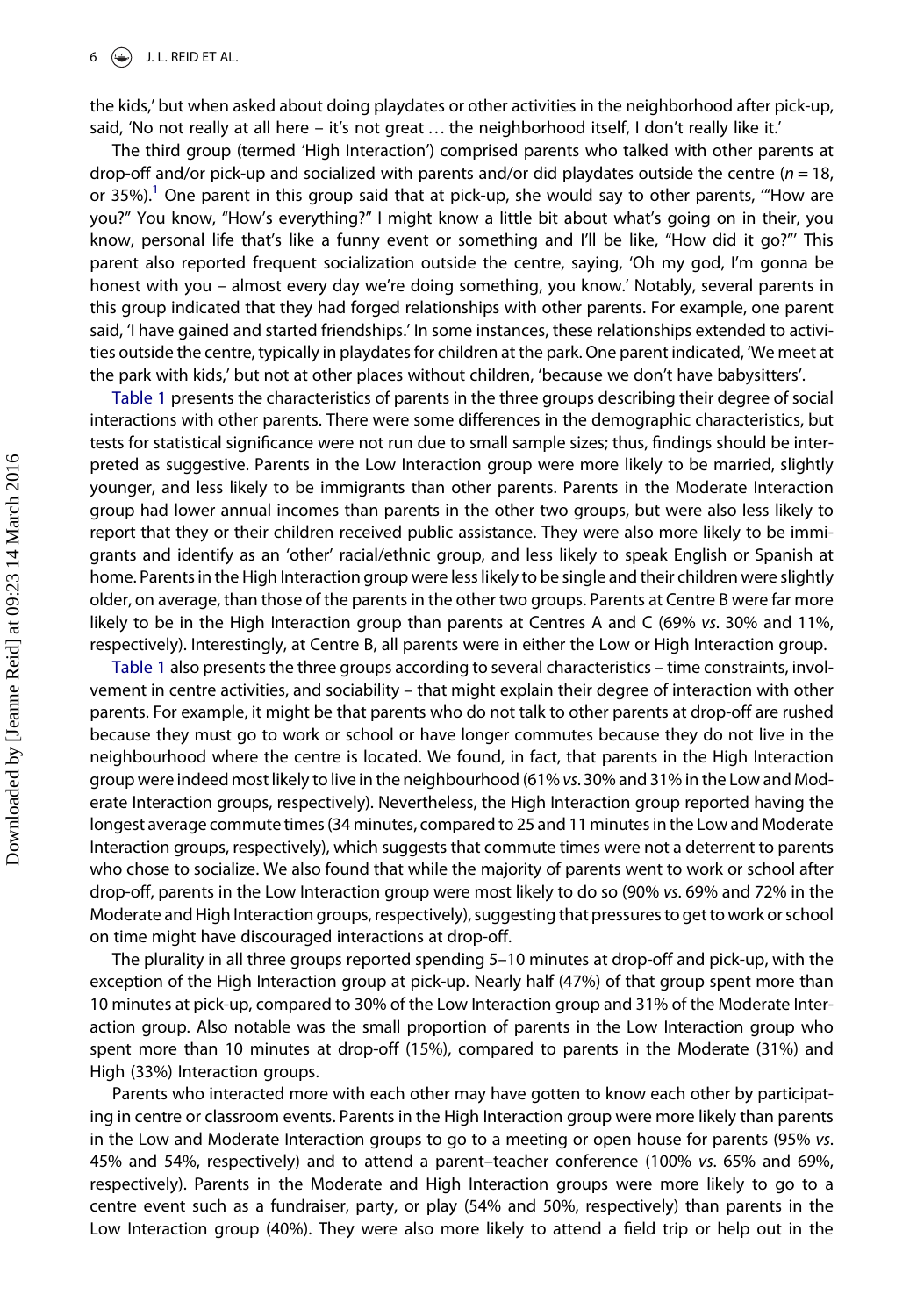#### Table 1. Characteristics of parents by degree of interaction with other parents.

|                                                               | Low Interaction: Does not talk<br>with parents or socialize<br>outside centre<br>$N$ (%) / M (SD) | Moderate Interaction: Talks with<br>parents but does not socialize<br>outside centre<br>$N$ (%) / M (SD) | High Interaction: Talks with<br>parents and socializes outside<br>centre<br>$N$ (%) / $M$ (SD) |
|---------------------------------------------------------------|---------------------------------------------------------------------------------------------------|----------------------------------------------------------------------------------------------------------|------------------------------------------------------------------------------------------------|
| <b>Demographics</b>                                           |                                                                                                   |                                                                                                          |                                                                                                |
| How related to child                                          |                                                                                                   |                                                                                                          |                                                                                                |
| Mother                                                        | 18 (90%)                                                                                          | 11 (85%)                                                                                                 | 16 (89%)                                                                                       |
| Grandmother                                                   | $0(0\%)$                                                                                          | 1(8%)                                                                                                    | $0(0\%)$                                                                                       |
| Father                                                        | 2(10%)                                                                                            | $0(0\%)$                                                                                                 | 2(11%)                                                                                         |
| Stepfather                                                    | $0(0\%)$                                                                                          | 1(8%)                                                                                                    | $0(0\%)$                                                                                       |
| City help pays for<br>childcare                               | 18 (90%)                                                                                          | 11 (85%)                                                                                                 | 15 (83%)                                                                                       |
| Parent helps pay for<br>childcare                             | 12 (60%)                                                                                          | 7 (54%)                                                                                                  | 12 (67%)                                                                                       |
| Family on public<br>assistance                                | 9(45%)                                                                                            | 4 (31%)                                                                                                  | $9(50\%)$                                                                                      |
| Annual household income                                       | \$28,375 (\$27,607)                                                                               | \$21,089 (\$27,268)                                                                                      | \$30,361 (\$16,410)                                                                            |
| Marital status                                                |                                                                                                   |                                                                                                          |                                                                                                |
| Married                                                       | 7 (35%)                                                                                           | 2(15%)                                                                                                   | 4 (22%)                                                                                        |
| Cohabiting                                                    | 4 (20%)                                                                                           | 4 (31%)                                                                                                  | 8(44%)                                                                                         |
| Single                                                        | 9(45%)                                                                                            | 7 (54%)                                                                                                  | 6(33%)                                                                                         |
| Race/ethnicity <sup>a</sup>                                   |                                                                                                   |                                                                                                          |                                                                                                |
| White                                                         | $0(0\%)$                                                                                          | 1(6%)                                                                                                    | $0(0\%)$                                                                                       |
| <b>Black</b>                                                  | 11 (55%)                                                                                          | 7 (54%)                                                                                                  | 10 (56%)                                                                                       |
| Hispanic                                                      | 11 (55%)                                                                                          | 6(46%)                                                                                                   | 10 (56%)                                                                                       |
| Other                                                         | $2(10\%)$                                                                                         | 1(8%)                                                                                                    | 3(17%)                                                                                         |
| Speak English at home <sup>b</sup>                            | 16 (80%)                                                                                          | 9(69%)                                                                                                   | 16 (89%)                                                                                       |
| Speak Spanish at home                                         | 11 (55%)                                                                                          | 5(38%)                                                                                                   | 10 (56%)                                                                                       |
| Number of children in<br>household                            | 1.9(0.9)                                                                                          | 2.1(1.3)                                                                                                 | 2.0(1.1)                                                                                       |
| Number of adults in                                           | 0.8(0.6)                                                                                          | 1.2(1.0)                                                                                                 | 1.6(1.0)                                                                                       |
| household                                                     |                                                                                                   |                                                                                                          |                                                                                                |
| Age in years                                                  | 30(5)                                                                                             | 32 (11)                                                                                                  | 33(8)                                                                                          |
| Immigrant                                                     | 4 (20%)                                                                                           | 6(46%)                                                                                                   | 6(33%)                                                                                         |
| Child's age in years                                          | 3.3(1.3)                                                                                          | 3.1(1.0)                                                                                                 | 3.6(0.8)                                                                                       |
| Location                                                      |                                                                                                   |                                                                                                          |                                                                                                |
| Centre A                                                      | 8(40%)                                                                                            | 4 (31%)                                                                                                  | $9(50\%)$                                                                                      |
| Centre B                                                      | 6(30%)                                                                                            | $0(0\%)$                                                                                                 | 7 (39%)                                                                                        |
| Centre C                                                      | 6(30%)                                                                                            | 9(69%)                                                                                                   | 2(11%)                                                                                         |
| <b>Time constraints</b>                                       |                                                                                                   |                                                                                                          |                                                                                                |
| Lives in the                                                  | 6(30%)                                                                                            | 4 (31%)                                                                                                  | 11(61%)                                                                                        |
| neighbourhood                                                 |                                                                                                   |                                                                                                          |                                                                                                |
| Length of commute in<br>minutes                               | 25 (27)                                                                                           | 11 (6)                                                                                                   | 34 (38)                                                                                        |
| Goes to work or school                                        | 18 (90%)                                                                                          | 9(69%)                                                                                                   | 13(72%)                                                                                        |
| after drop-off                                                |                                                                                                   |                                                                                                          |                                                                                                |
| How long spends at drop-off                                   |                                                                                                   |                                                                                                          |                                                                                                |
| <5 minutes                                                    | 6(30%)                                                                                            | 3(23%)                                                                                                   | $2(11\%)$                                                                                      |
| 5-10 minutes                                                  | 11 (55%)                                                                                          | 6 (46%)                                                                                                  | 10 (56%)                                                                                       |
| >10 minutes                                                   | 3 (15%)                                                                                           | 4 (31%)                                                                                                  | 6 (33%)                                                                                        |
| How long spends at pick-<br>up                                |                                                                                                   |                                                                                                          |                                                                                                |
| <5 minutes                                                    | 4 (20%)                                                                                           | $0(0\%)$                                                                                                 | 3(18%)                                                                                         |
| 5-10 minutes                                                  | 10 (50%)                                                                                          | 9 (69%)                                                                                                  | 6 (35%)                                                                                        |
| >10 minutes                                                   | 6(30%)                                                                                            | 4 (31%)                                                                                                  | 8 (47%)                                                                                        |
| <b>Centre involvement</b>                                     |                                                                                                   |                                                                                                          |                                                                                                |
| Went to a meeting or                                          | 9 (45%)                                                                                           | 7 (54%)                                                                                                  | 17 (94%)                                                                                       |
| open house for parents                                        |                                                                                                   |                                                                                                          |                                                                                                |
| Went to parent-teacher<br>conference                          | 13 (65%)                                                                                          | 9(69%)                                                                                                   | 18 (100%)                                                                                      |
| Went to centre event such<br>as fundraiser, party, or<br>play | 8 (40%)                                                                                           | 7 (54%)                                                                                                  | $9(50\%)$                                                                                      |

(Continued)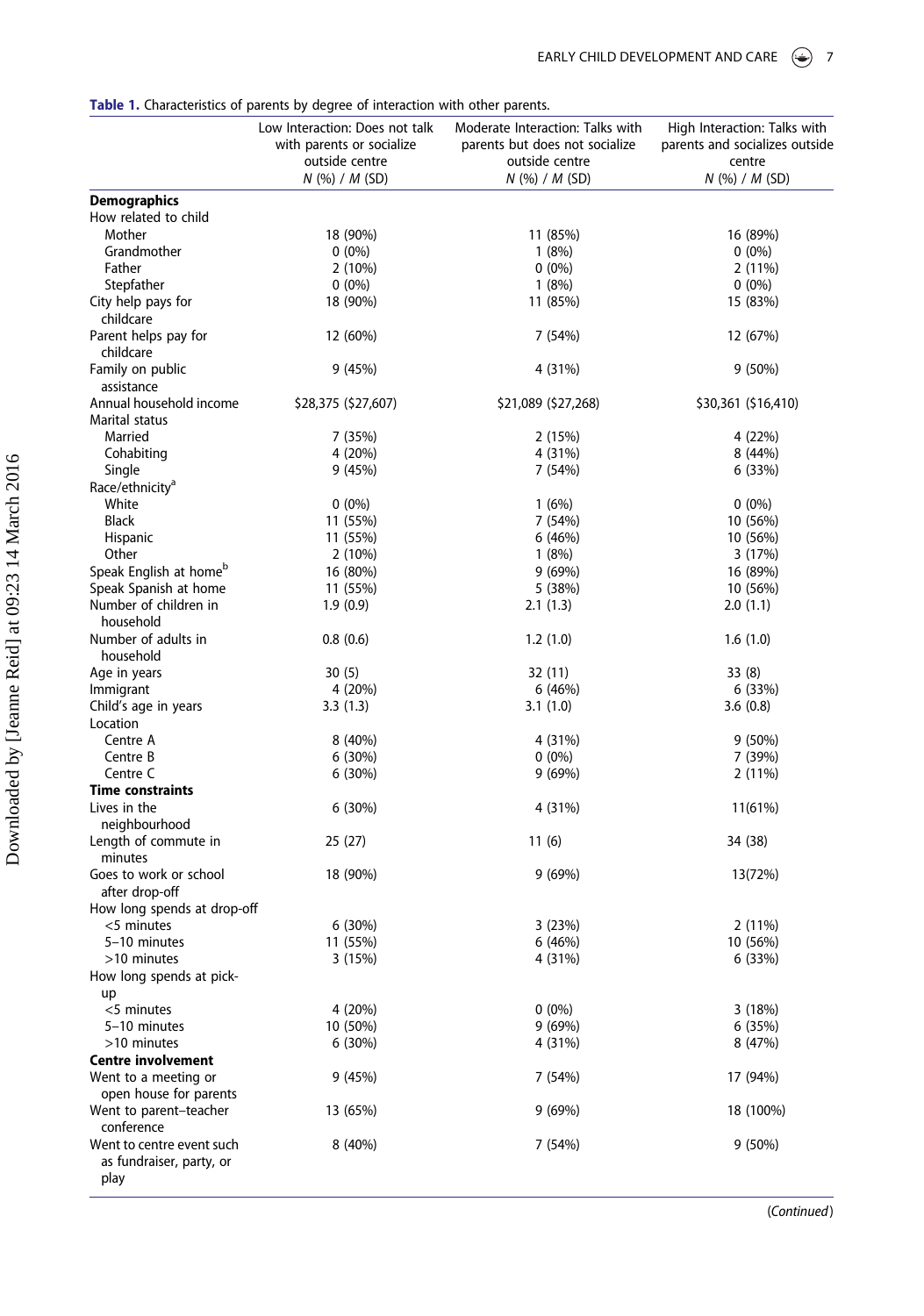#### Table 1. Continued.

|                                                              | Low Interaction: Does not talk<br>with parents or socialize<br>outside centre<br>$N$ (%) / $M$ (SD) | Moderate Interaction: Talks with<br>parents but does not socialize<br>outside centre<br>$N$ (%) / $M$ (SD) | High Interaction: Talks with<br>parents and socializes outside<br>centre<br>$N$ (%) / M (SD) |
|--------------------------------------------------------------|-----------------------------------------------------------------------------------------------------|------------------------------------------------------------------------------------------------------------|----------------------------------------------------------------------------------------------|
| Went on field trip or<br>helped out in classroom             | 4 (20%)                                                                                             | 4 (31%)                                                                                                    | 7 (39%)                                                                                      |
| Sociability                                                  |                                                                                                     |                                                                                                            |                                                                                              |
| Number of friends                                            | 13(10)                                                                                              | 15(16)                                                                                                     | 18(11)                                                                                       |
| Number of parents at<br>centre known on first-<br>name basis | 1.0(1.6)                                                                                            | 1.4(1.6)                                                                                                   | 3.4(3.5)                                                                                     |
| How often talks to other parents in child's classroom        |                                                                                                     |                                                                                                            |                                                                                              |
| Rarely or never                                              | 17 (85%)                                                                                            | 4 (31%)                                                                                                    | 3(17%)                                                                                       |
| Sometimes                                                    | 2(10%)                                                                                              | 5(38%)                                                                                                     | 8 (44%)                                                                                      |
| Every day or often                                           | 1(5%)                                                                                               | 4 (31%)                                                                                                    | 7 (39%)                                                                                      |
| Ν                                                            | 20                                                                                                  | 13                                                                                                         | 18                                                                                           |

<sup>a</sup>Categories not mutually exclusive.

bNot mutually exclusive with speak Spanish at home.

classroom (39% and 31%, respectively, vs. 20%). Thus, it appears the parent involvement in centre activities is associated with greater interaction with other parents.

Our hypothesis that parents who interacted more with other parents might be more sociable in general was confirmed. As shown in Table 1, the Low Interaction group had a lower average number of friends in New York City ( $M = 13$ ) than the Moderate Interaction group ( $M = 15$ ), who in turn had fewer friends than the High Interaction group ( $M = 18$ ). The Low Interaction group knew the fewest number of parents at the centre on a first-name basis ( $M = 1.0$ ), while the High Interaction group knew the greatest ( $M = 3.4$ ). Finally, parents in the Low Interaction group spent the least time talking to other parents in their child's classroom. Almost all (85%) of parents in the Low Interaction group said that they rarely or never talked to other parents in their child's classroom (vs. 31% and 17% in the Moderate and High Interaction groups, respectively). Only 5% in the Low Interaction group reported talking to other parents every day or often, compared to 31% in the Moderate Interaction group and 39% in the High Interaction group.

#### The location and content of parents' interactions with other parents

As shown in Table 2, the park was a common location for parents to socialize outside the centre, with 18% of all parents doing so. Ten per cent of parents reported that they socialized with parents in their homes, and 20% reported that they socialized at various other sites, such as birthday parties, movies, or restaurants. In addition, 29% of parents did playdates with their children in the park. Twelve per cent reported that they did playdates at home and 8% reported that they did playdates at other sites such as restaurants and movies.

To discern the content of parents' interactions with each other, both in and outside the centre, and whether they might represent emotional, informational, or instrumental support, we asked parents what they talked about and whether they found other parents to be good sources of information or advice. We also asked parents whether other parents had asked them for information or advice, and if so, on what topic.

The results (Table 2) suggest that interactions among parents who were in the same classroom primarily involved conversations about their child's well-being and/or parenting strategies (41% of all respondents). For example, one parent said that she and another parent, 'talk about each of the kids to see how similar they are with each other. And that's pretty much it, 'cause we both have grown toddlers that are not well behaved all the time, so we try to see like, you know, different things to try to change the behavior and stuff.' In this example, commiseration regarding the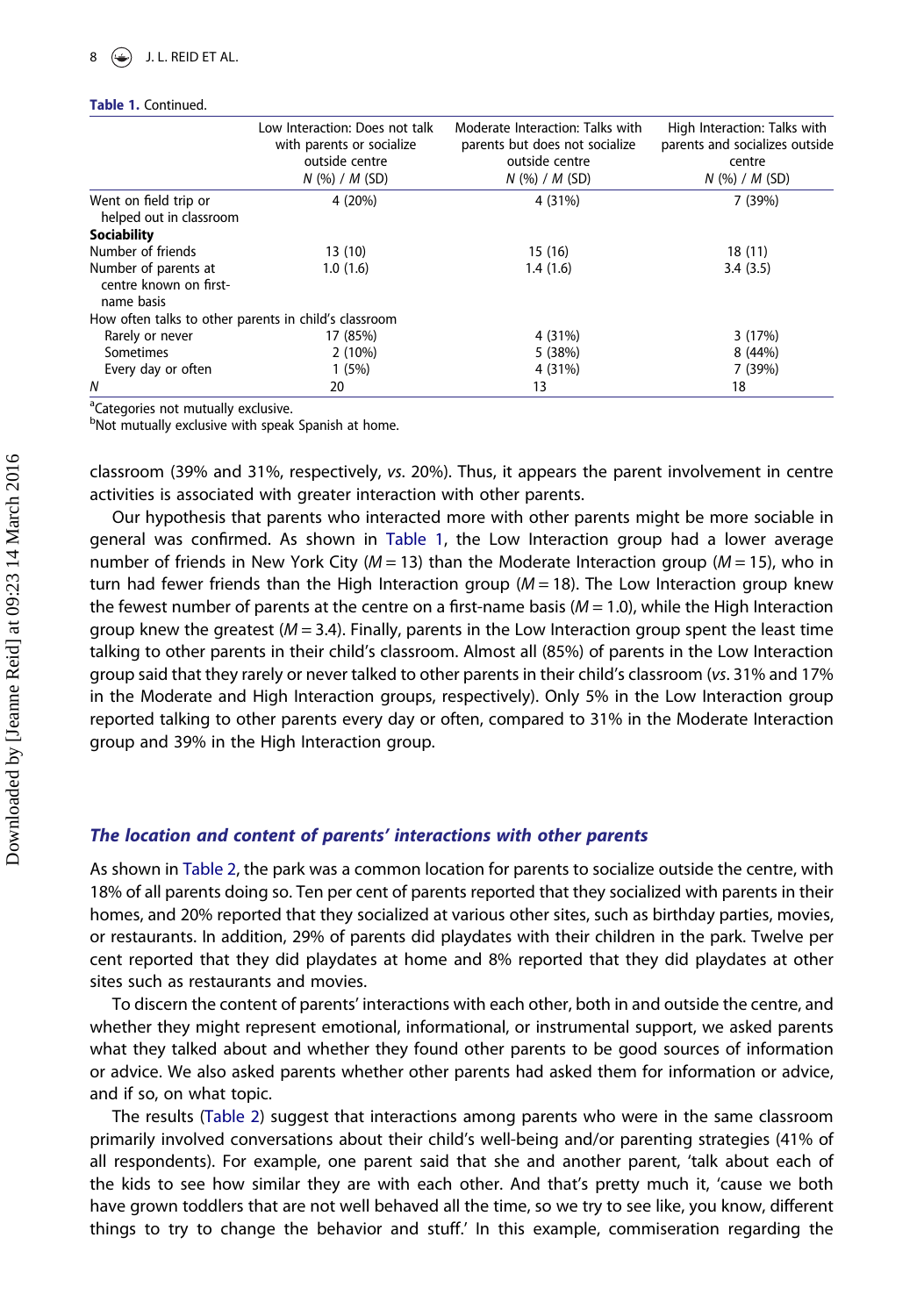$\frac{1}{10}$ 

**Table 2.** The locations and content of social interactions between parents ( $n = 51$ ).

|                                                                               | IV(90)   |
|-------------------------------------------------------------------------------|----------|
| Locations for social interactions with parents outside the centre             |          |
| Socializes with parents at:                                                   |          |
| Home                                                                          | 5 (10%)  |
| Park                                                                          | 9(18%)   |
| Other                                                                         | 10 (20%) |
| Playdates with children at:                                                   |          |
| Home                                                                          | 6(12%)   |
| Park                                                                          | 15 (29%) |
| Other                                                                         | 4(8%)    |
| Content                                                                       |          |
| Content of social interactions with parents at the centre:                    |          |
| Child's well-being and parenting strategies                                   | 21 (41%) |
| Class/centre activities and social planning                                   | 15 (29%) |
| Satisfaction with centre/teachers                                             | 8(16%)   |
| Pre-k and schools                                                             | 2(4%)    |
| Other parents have been a good source information or advice regarding:        |          |
| Child's well-being                                                            | 2(4%)    |
| Centre activities                                                             | 1(2%)    |
| Personal issues                                                               | $1(2\%)$ |
| Other parents have asked respondent for information or advice regarding:      |          |
| Child's well-being, parenting strategies, and outside activities for children | 3(6%)    |
| Childcare, pre-k, or schools                                                  | 4(8%)    |
| Satisfaction or experience with centre                                        | 9(18%)   |
| Employment                                                                    | $1(2\%)$ |

<sup>a</sup>Categories are not mutually exclusive.

Note: For socializing with other parents, 'Other' includes birthday parties, restaurants, stores, the gym, the library, and movies. For playdates, 'Other' includes restaurants and movies.

challenges of parenting toddlers appears to represent emotional support, while information on parenting strategies and possible resources appears to represent informational support.

The second most common topic of conversation was class or centre activities, as well as social activities outside the centre (29% of all respondents). One parent described planning birthday parties, saying, 'Like we talk about celebrations, like their birthdays, what we could do for their birthdays, if we could have parties for them in school, and like, if we would all like to join in.' Another parent said that she and other parents talk about, 'what's our plan for the weekend,' and another said they talk about, 'if we can do some playdates, you know, things like around that.' Fewer parents talked with other parents about their satisfaction with the centre or teachers (16%) and about pre-k or schools (4%), the latter representing informational support.

Despite these conversations, only four parents (8%) reported that other parents were a good source of information or advice. A higher proportion (34%) said other parents had asked them for information or advice. These interactions regarded satisfaction with the centre or teachers (18%), information on childcare, pre-k, or schools (8%), or child's well-being and parenting strategies (6%), all of which may be considered examples of informational (and possibly emotional and/or instrumental) support. One parent said,

We were all kind of, not all, maybe one or two parents … was also asking about pre-k to find out all the options due to the fact that they only have limited seating here, and it was a big class where [my daughter] is attending. So we were also asking [about] other pre-k schools around the neighborhood.

Only one parent reported being a source of information about a topic not related to children, and this topic was finding employment.

#### The content of parents' interactions with teachers and administrators

We had speculated that the parents who interacted with other parents might be the same parents who interacted with teachers and administrators. However, all respondents reported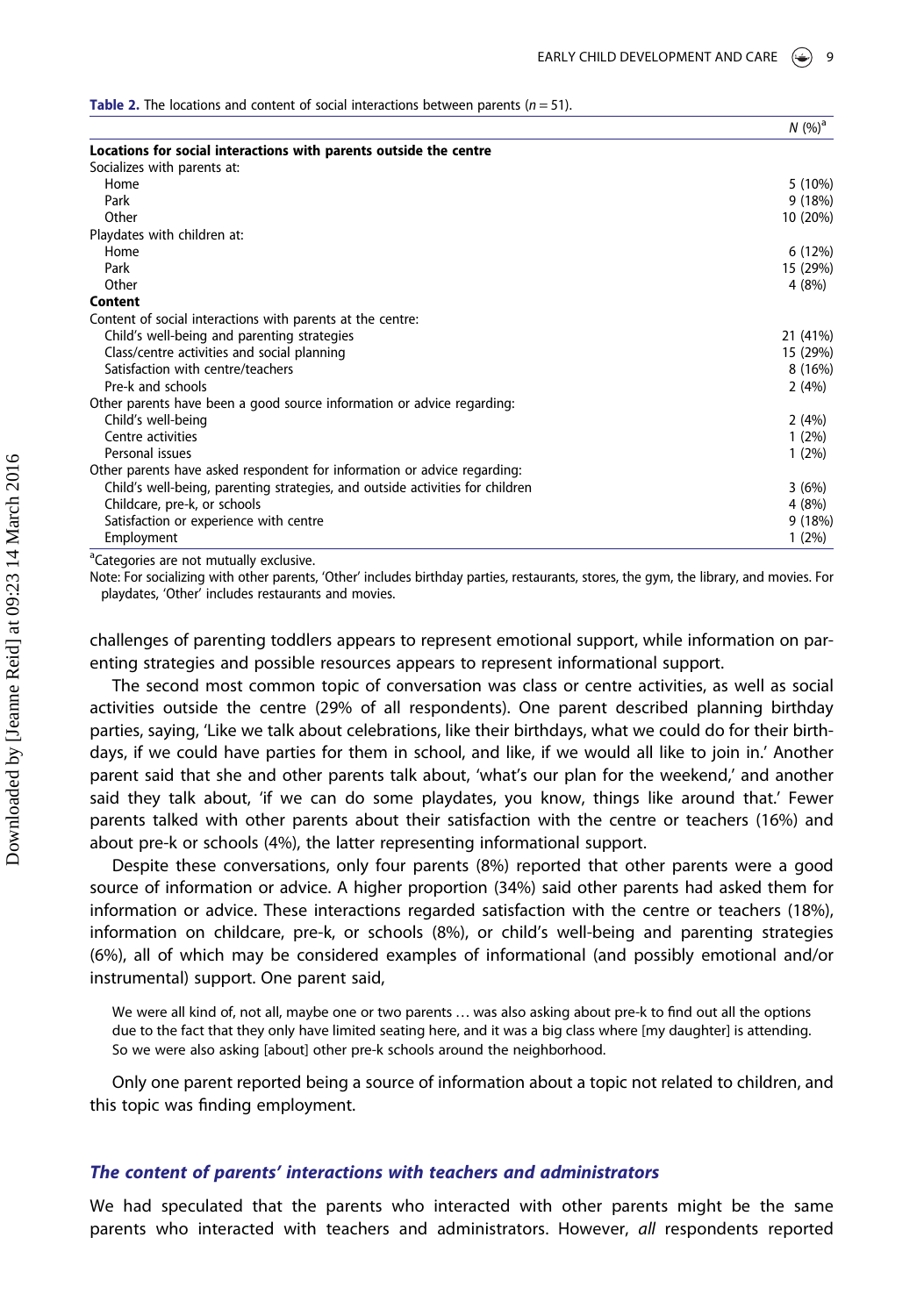that they talked with teachers and/or administrators at drop-off and/or pick-up. For example, a parent in the Low Interaction group drew a distinction between interactions with parents and interactions with teachers: 'I do talk to teachers and aides. The parents – "hi" in passing when they're dropping off their kids – but that's as far as it goes. [But] I do talk to the teachers.' Similarly, another parent in the Low Interaction group said, 'Well, [I talk to] teachers and aides more than parents. Parents, we all have different times when we see each other. So, more teachers and aides.'

As shown in Table 3, a strong majority of parents (76%) talked with teachers and administrators about the child's well-being and parenting strategies. For example, one parent said that teachers helped by providing 'ideas [on] where to take my daughter as far as museums and stuff. Just giving me things to do with my daughter, taking her different places and things like that. Things to expand her education.' Another parent said that when she tells her son's teacher, '[My son] gave me a hard time today,' She'll say, 'Oh, this is what I did,' or she will talk to me about 'maybe you need to work on shapes with him,' or 'try this or 'try that.' So she always does that. Or like potty [training]. She'll either interact with me first, or I'll interact with her, but I talk to them all the time. A small proportion (20%) talked with teachers and/or administrators about centre activities, questions, or concerns. For example, one parent said she talked with teachers and administrators 'about how did [my daughter] do today, what did she need, what activities they have going on within the week or so'.

Parents also reported receiving informational support about local services. For instance, one parent said, 'I was looking for a dentist for the children, a paediatric dentist. She gave me information about that.' However, most often, the interactions focused on the child's progress and how to foster development. A parent cited support from a teacher regarding

my son's progress. His teacher's number one. If she sees a problem, if there's something I can do to make him better at what he's lacking, [she is] hands on, all the time, telling me what needs to be done, all the time.

This type of parenting advice could represent both emotional and informational support.

Nearly one-third of respondents (31%) said that teachers were good sources of information and advice regarding child's well-being, and 29% said that they offer helpful parenting strategies and advice on activities for their children. A smaller proportion (16%) received information from teachers and staff regarding class or centre activities and enrolment, and 14% received information regarding pre-k enrolment and schools. One parent described input from teachers as follows:

[She] provides us with information for [my daughter's] advancement … And all the other teachers … they always tell us how to help her advance and give us information for the future, such as putting her in school or pre-k, so we'll be prepared to keep up with her and make sure she's alright and for her education in general.

In general, parents appear to receive informational and to a lesser degree emotional, but not instrumental, support from staff.

|                                                                                      | $N(%)^a$ |
|--------------------------------------------------------------------------------------|----------|
| Talks with teacher and administrators about:                                         |          |
| Child's well-being and parenting strategies                                          | 39 (76%) |
| Centre activities, questions, or concerns                                            | 10 (20%) |
| Teachers and administrators have been a good source information or advice regarding: |          |
| Child's well-being                                                                   | 16 (31%) |
| Parenting strategies and activities for children                                     | 15 (29%) |
| Class/centre activities and enrolment                                                | 8 (16%)  |
| Pre pre-k or schools                                                                 | 7 (14%)  |
| Personal matters and advice                                                          | 5(10%)   |

Table 3. The content of social interactions between parents and teachers/administrators.

<sup>a</sup>Categories are not mutually exclusive.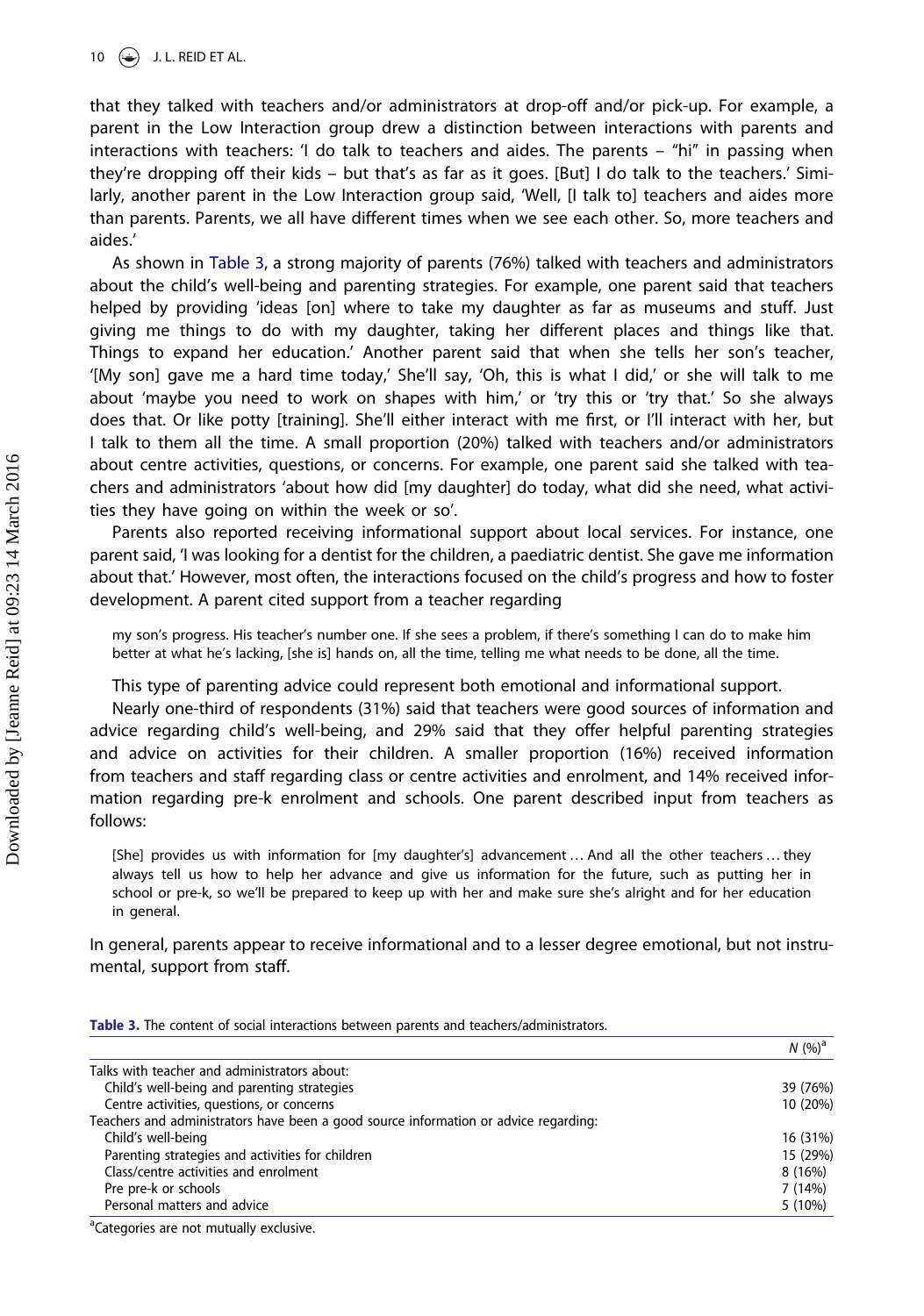### **Discussion**

Based on interviews with low-income parents at three childcare centres in New York City, we characterized one-third (35%) as having a high level of interaction with other parents, namely talking with them at drop-off and/or pick-up and also socializing with other parents and/or arranging playdates outside the centre. One-quarter (26%) of parents were characterized as having a moderate level of social interactions because they talked with other parents at the centre but did not socialize or do playdates. More than one-third of parents (39%) were characterized as having a low level of interaction because they did not talk with parents at drop-off or pick-up and did not meet outside the centre. Despite this variability in how much parents socialized with each other, we found that all parents interacted with teachers and/or administrators at drop-off and pick-up.

The content of parents' interactions, both with other parents and with teachers and administrators, focused mostly on child's well-being and parenting strategies, childcare, pre-K, and schools. The results thus indicate that parents receive what appears to be informational and emotional support at childcare centres. Even so, only a minority of parents cited other parents, teachers, or administrators as good sources of information and advice. Curiously, far more parents reported giving advice and information to other parents than receiving it themselves. If parents find it more palatable to view themselves as givers than receivers of advice, they may be primed to remember instances of the former more than the latter. Alternatively, parents may perceive themselves as being helpful sources of advice or information, but other parents may view them as uninformative or even intrusive.

Small (2009) reported that 60% of parents at childcare centres formed friendships with at least one other parent. While we did not ask parents whether they had formed friendships per se, we found that the Moderate and High Interaction groups, both of whom talked to other parents, together constituted 61% of our sample. Small defined friendships between parents who exclusively focus on child-related topics of discussion and activities 'compartmental intimates', and noted that such friends can provide key social support. We find that of the 61% of parents who had relationships – if not friendships – with other parents, virtually all reported discussing topics restricted to children.

Small (2009) argued that parent ties are most effectively fostered when childcare centres actively promote parent engagement, and when there is a narrow time window for drop-off and pick-up, which creates opportunities for parents to interact. Consistent with this, we found that parent involvement in centre activities was associated with greater interaction with other parents. However, the centres in our study had relatively wide time windows for pick-up – as long as 3½ hours, which could reduce the opportunities for social interaction. Although we did not ask centre administrators about their efforts to promote parent engagement, it is possible that their efforts were more limited than those in Small's analytic samples. Notably, Small's parent samples were largely low-income, as was ours, but his included parents at Head Start centres, while ours did not. Head Start centres are, by design, required to actively promote parent participation. It is possible that our findings would have reflected higher rates of socializing had we sampled Head Start centres.

Parent participation was not the only characteristic that differed across the Low, Moderate, and High Interaction groups. Our results confirmed our hypothesis that parents who do not interact with other parents are less sociable in general. Parents with low levels of social interaction with other parents had fewer friends outside the centre than parents with moderate or high levels of social interaction, suggesting that low-interaction parents tend to be more socially isolated generally than high-interaction parents. Parents with moderate or high levels of social interaction talked more frequently to other parents and knew more of them on a first-name basis.

We further hypothesized that parents with low levels of interaction may have been more pressed for time than other parents, perhaps because they were struggling to meet the daily challenges of parenting as single parents with limited economic resources, because they had to go to school or work, or because they had longer commutes. Findings indicated that low-interaction parents were no more likely to be single or low-income than other parents; moreover, their commutes were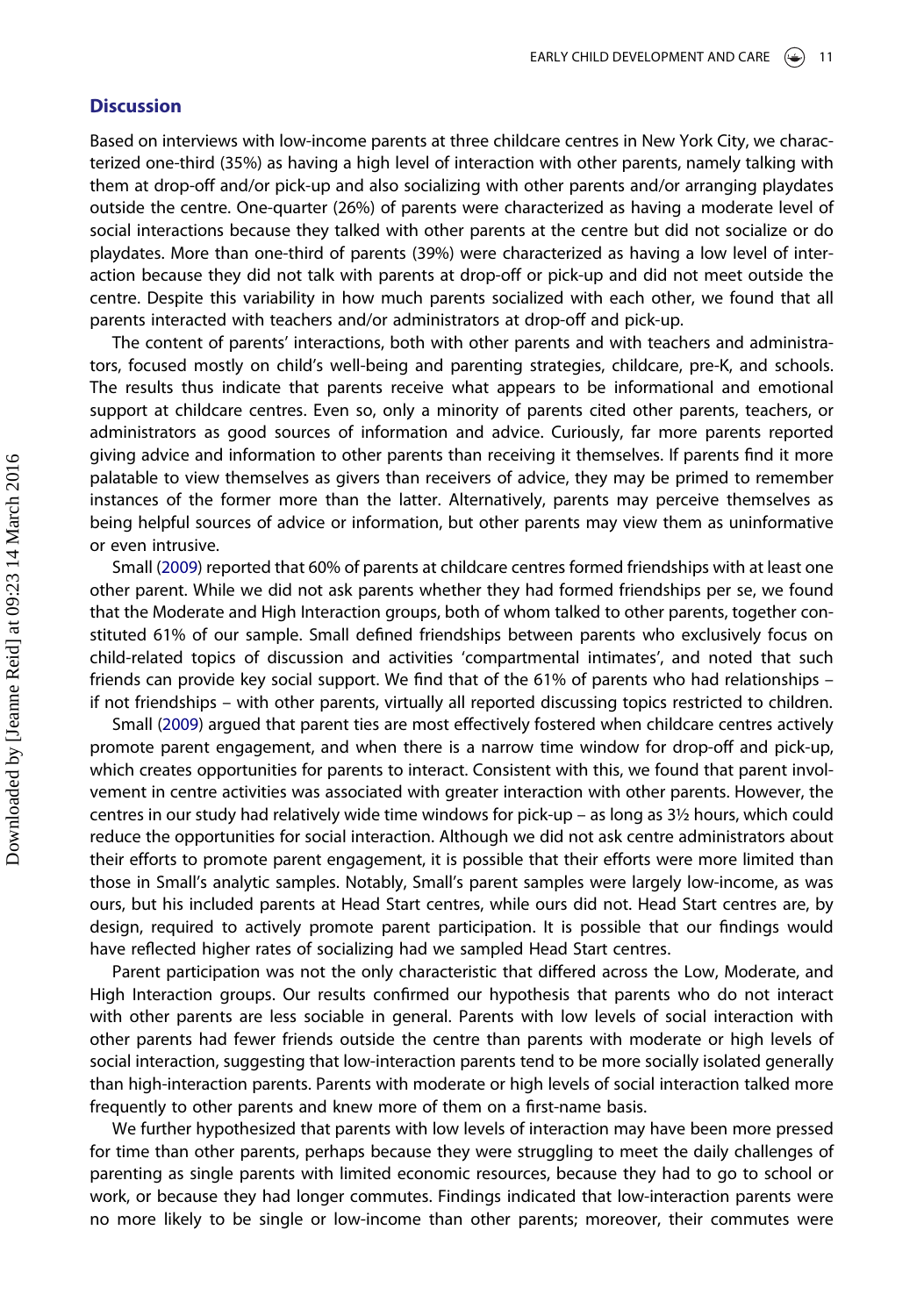shorter than those of high-interaction parents. Yet, low-interaction parents tended to spend less time than other parents at drop-off or pick-up, perhaps because they were more likely to go to school or work after dropping off their child. High-interaction parents were most likely to spend more than 10 minutes picking up their child, despite having the longest commutes home. However, high-interaction parents had the greatest number of adults in their household, suggesting that additional caregivers may have created time for them to socialize at the centre, and perhaps outside it as well. Together, these results suggest that the demands of work, school, and family may exert significant constraints on parents' ability to socialize with other parents. It is also possible, however, that parents who go to work or school may simply have less need for social contact with others.

Parents reported turning to teachers and administrators more often than each other for information and advice regarding their child. Consistent with Endsley and Minish (1991), we found that parents most often sought reports about their child's progress and appeared to respect teachers' opinions and guidance. Even the parents who talked little to other parents talked to teachers, and valued these interactions, consistent with past research (Britner & Phillips, 1995; Weigel & Martin, 2009). These results are heartening because parent–teacher communication may be indicative of higher quality childcare. Two studies have found that parent–teacher communication was more common in centres with higher quality child–teacher interactions (Owen et al., 2000; Perlman & Fletcher, 2012), and another study found that it was associated with greater teacher knowledge of child development (Swartz & Easterbrooks, 2014). Moreover, communication between parents and teachers may facilitate continuity of care, in which teachers and parents who exchange information about a child are better prepared to provide supportive and sensitive care (Owen et al., 2000).

We find that the most frequent topic of discussion between parents and teachers or administrators is the child's well-being and parenting strategies, and that these are also the most common subjects of teachers' advice or information. It is unclear from our data whether parents or teachers more frequently initiate these exchanges. In their analysis of interactions between parents and teachers at drop-off, Perlman and Fletcher (2012) found that parents initiated information exchanges more often than staff, though they were equally likely to initiate small talk. This finding is consistent with our impression that parents value their interactions with teachers because they are perceived to advance the child's development. Indeed, Owen et al. (2000) refer to parent–teacher communication as a key component of the 'caregiving partnership' between parents and teachers.

Taken together, the findings have important implications for low-income parents, who are typically more socially isolated than higher income parents, and the childcare centres that serve them (Campbell & Lee, 1992; Fischer, 1982; Rankin & Quane, 2000). The promotion of parent participation in centre activities appears to be a potent mechanism for fostering parent interactions. The time pressures of work and school, however, may demand that centres adapt to tight parent schedules when choosing times for such events. More narrow pick-up windows might also foster parent interaction, though we recognize that childcare centres understandably seek to accommodate the wideranging work and school schedules of the parents. Certainly, childcare staff – teachers and administrators – could initiate extensive and ongoing interactions with their parents, as parents seem particularly receptive to this form of social support.

Finally, we found that parks are a common location for socialization and playdates outside the centre. Parents reported stopping at parks between picking up their child at the centre and going home, as well as making appointments with other parents for their children to meet for playdates outside the centre. Parks located near childcare centres may therefore be particularly beneficial for community residents by providing opportunities for parents and children to socialize simultaneously.

#### **Limitations**

Because we relied on parents' voluntary participation, it is unclear how representative our respondents were of all parents whose children attended the three centres we sampled. It is possible that the most isolated or busy parents were inclined not to volunteer for our study, which would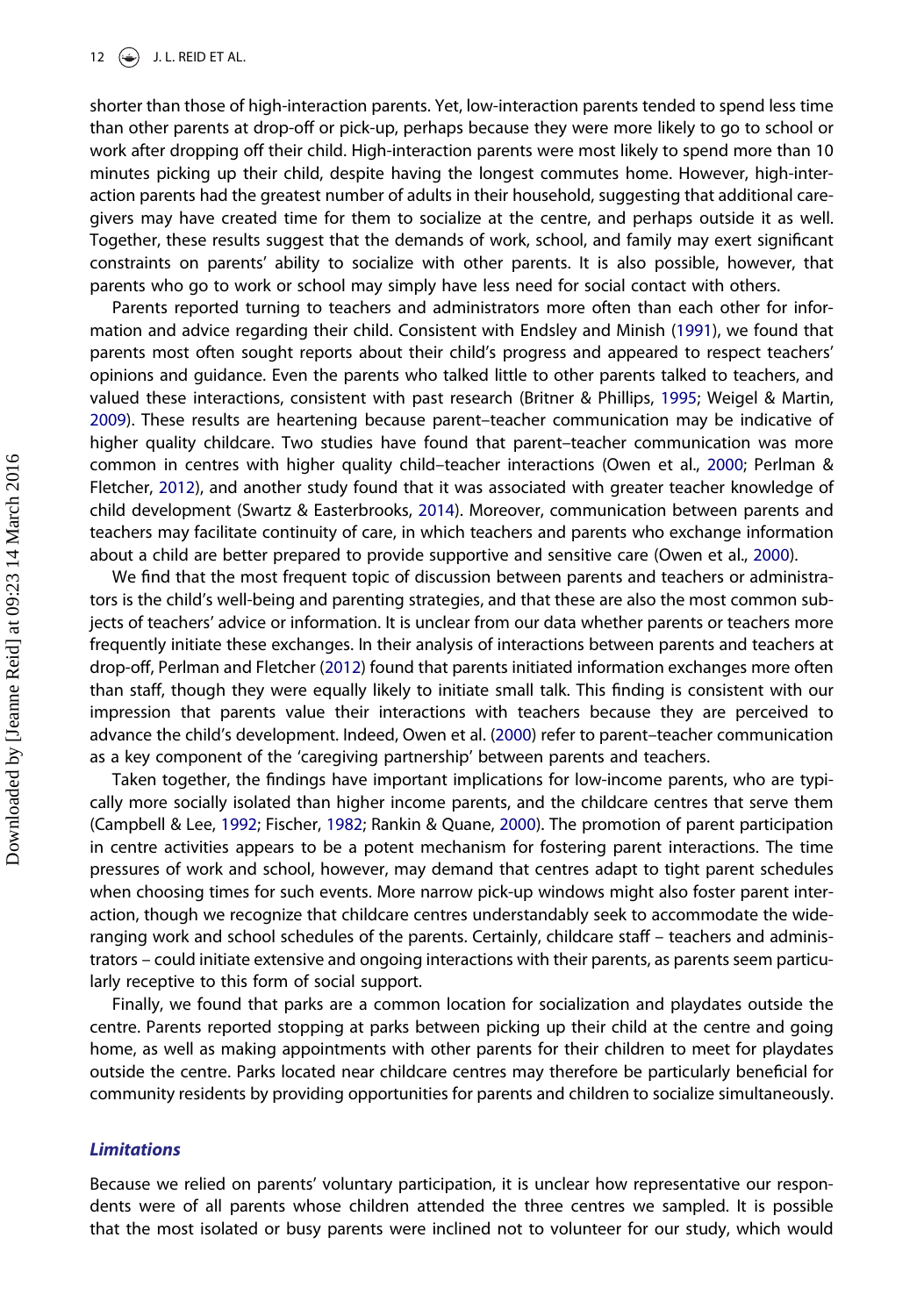lead us to overestimate the amount of social interaction experienced by parents at these centres. Our exclusion of parents who did not both drop off and pick up their child was also likely to contribute to an overestimate of parents' interaction. Another shortcoming of our study is that we did not collect information from centre directors about their efforts to encourage parent participation in their centres. Last, it is ultimately unclear whether, in our sample, parents who did not interact with other parents lacked the time to do so or merely preferred not to do so. It is possible, for example, that although low-interaction parents had the fewest friends in general, they were satisfied with their existing social networks and simply chose not to invest in relationships with other parents at the centre. Further research is needed to explore the extent to which parents are satisfied with their degree of interaction with other parents.

#### **Note**

1. One parent did not talk with parents at drop-off or pick-up, but reported doing playdates twice a month. Because this represented fairly regular socialization, we included this parent in Group 3.

## Disclosure statement

No potential conflict of interest was reported by the authors.

### Funding

This work was supported by the Doris Duke Charitable Foundation.

#### Notes on contributors

Dr. Jeanne L. Reid is a Research Scientist at NCCF. She earned her doctorate of education in Early Childhood Policy from Teachers College at Columbia University, and her Masters in Public Administration from the Kennedy School at Harvard University. Her research focuses on issues of equity and excellence in early care and education, particularly the policy implications of socio-economic and cultural diversity in preschool classrooms.

Dr. Anne Martin is a Senior Research Scientist and the Coordinator at the National Center for Children and Families. She earned her doctoral and masters degrees in public health from Columbia University. Her research has focused on the effects of early intervention, the interplay between maternal and paternal supportive parenting, child care/classroom quality, adolescent sexual behavior, and young childrens early self-regulation and cognition.

Dr. Jeanne Brooks-Gunn is the Virginia and Leonard Marx Professor of Child Development at Columbia Universitys Teachers College and the College of Physicians and Surgeons. She also co-directs the National Center for Children and Families. Her specialty is policy-oriented research focusing on family and community influences upon the development of children and youth.

#### **References**

- Britner, P. A., & Phillips, D. A. (1995). Predictors of parent and provider satisfaction with child day care dimensions: A comparison of center-based and family child day care. Child Welfare, 74, 1135–1168.
- Bromer, J., & Henly, J. R. (2009). The work–family support roles of child care providers across settings. Early Childhood Research Quarterly, 24, 271–288.
- Brugha, T. S., Sharp, H. M., Cooper, S. A., Weisender, C., Britto, D., Shinkwin, R., … Kirwan, P. H. (1998). The Leicester 500 Project. Social support systems and the development of postnatal depressive symptoms: A prospective cohort survey. Psychological Medicine: A Journal of Research in Psychiatry and the Allied Sciences, 28, 63–79.
- Campbell, K. E., & Lee B. A. (1992). Sources of personal neighbor networks: Social integration, need, or time? Social Forces, 70(4), 1077–1100.
- Ceballo, R., & McLoyd, V. C. (2002). Social support and parenting in poor, dangerous neighborhoods. Child Development, 73, 1310–1321.

Coleman, J. (1988). Social capital in the creation of human capital. American Journal of Sociology, 94, s95–s120.

Conger, R. D., & Elder, G. H. (1994). Families in troubled times: Adapting to change in rural America. New York, NY: Arline de Gruyter.